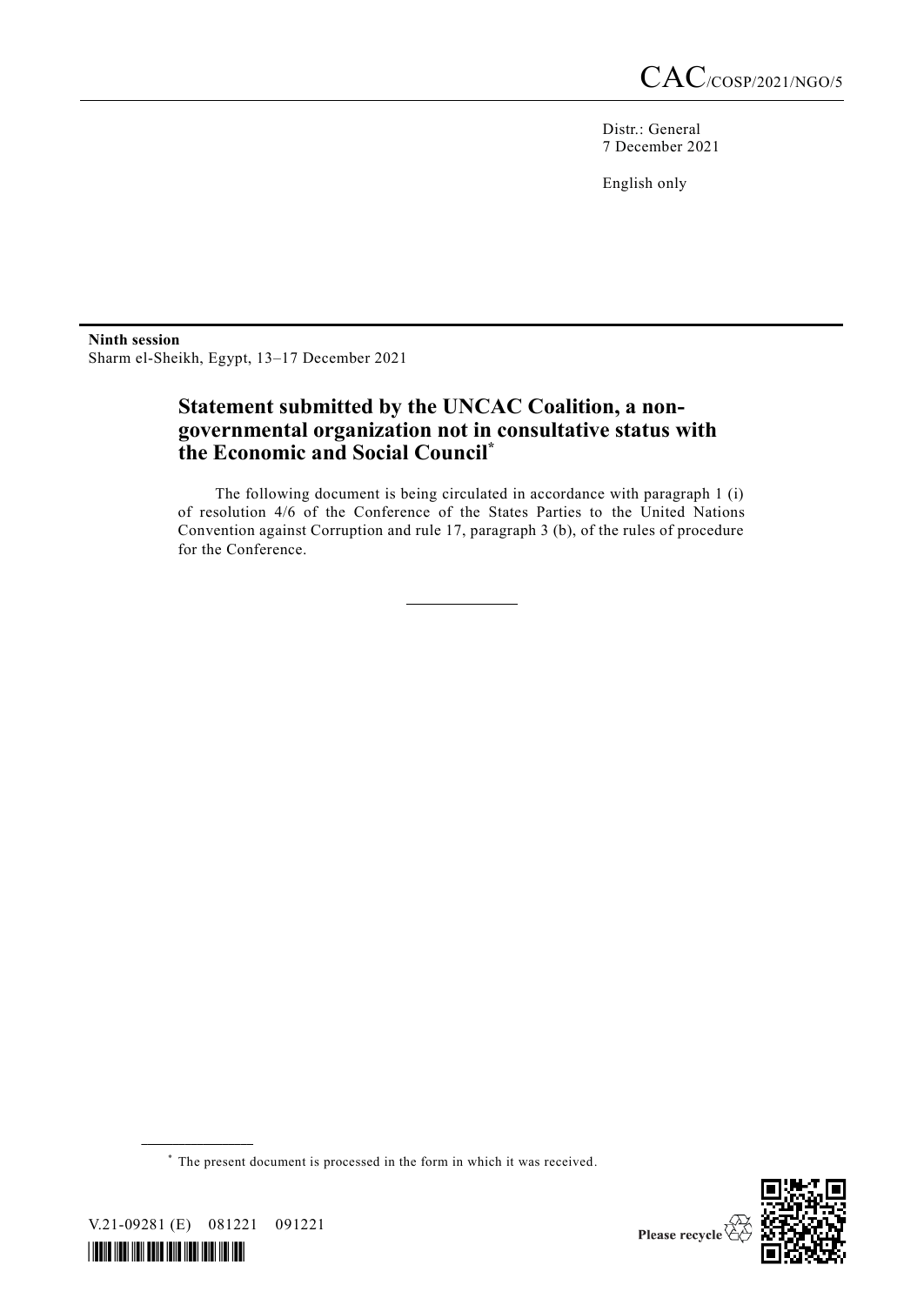**UNCAC Coalition** Association for the Implementation of the UN Convention against Corruption



# **UNGASS Follow-up: Turning Commitments into Practice**

## Submission by the UNCAC Coalition to the 9th Session of the UNCAC Conference of States Parties

### **1 December 2021**

The first-ever UN General Assembly Special Session (UNGASS) against Corruption with its Political Declaration adopted in June 2021 serves as an important milestone in the global efforts to prevent and combat corruption. From a civil society perspective, it is clear that governments need to go beyond the consensus of measures agreed in the Political Declaration in their anticorruption efforts.<sup>1</sup>

However, the UNGASS Political Declaration will only create meaningful momentum and advance the global anti-corruption agenda, if a follow-up process to the commitments States made is put in place. As the UNCAC COSP was "invited to follow-up and build on the declaration", it is now up to the States Parties to operationalize the commitments during the 9th UNCAC COSP.

**We ask States Parties to ensure that agreed COSP resolutions at the minimum reflect the consensus reached in the Political Declaration, and further build on them** to strengthen and advance global efforts to advance anti-corruption efforts, transparency and accountability.

The following submission discusses aspects that are crucial for the effective implementation of these commitments that are particularly important:

#### **Recommendations on UNGASS follow-up**

**\_\_\_\_\_\_\_\_\_\_\_\_\_\_\_\_\_\_**

Since the Political Declaration lacks a clear follow-up mechanism, States Parties should, preferably through a UNCAC COSP resolution:

- **Adopt a concrete work plan** to discuss the effective implementation of the commitments made in the UNGASS Political Declaration;
- Ensure that **UNGASS follow-up is integrated into the agendas of all COSP subsidiary bodies**, including through UNGASS-follow-up dedicated agenda items;

<sup>&</sup>lt;sup>1</sup> UNCAC Coalition press release, "UN General Assembly Special Session against Corruption: World Leaders Urged to Take Bold Action to Advance Transparency and Anti-Corruption Action". 2 June, 2021: [https://uncaccoalition.org/ungass2021\\_statement\\_02-06-2021/.](https://uncaccoalition.org/ungass2021_statement_02-06-2021/)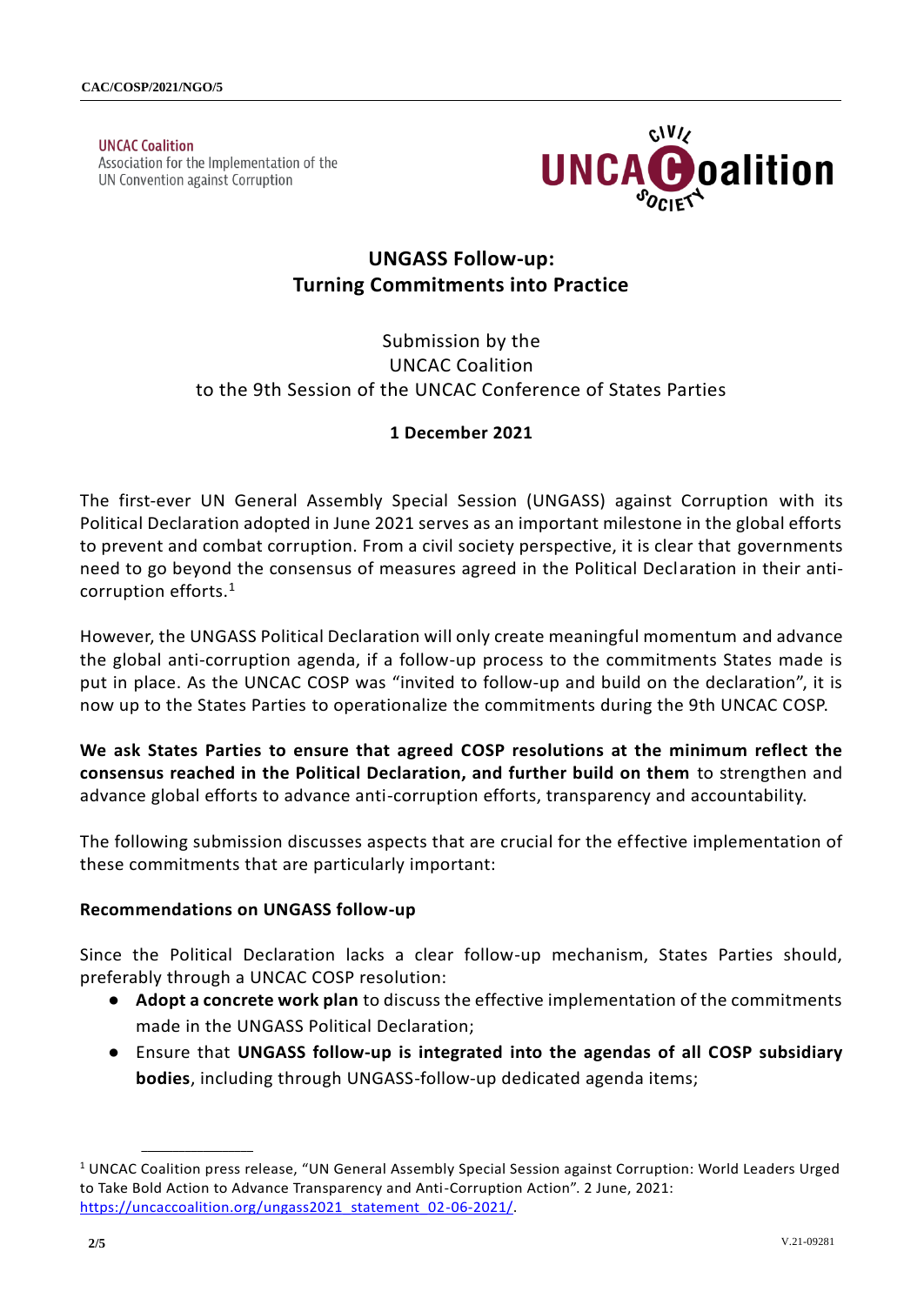- Establish **thematic intersessional meetings** that include all relevant stakeholders, in particular civil society, focusing on the challenges and progress made in implementing the commitments;
- Call on **States Parties to report on the challenges, good practices and information on their UNGASS implementation** efforts **in a standardized and publicly accessible manner**;
- **Invite other relevant stakeholders,** including civil society, international organizations and other UN entities, **to contribute** to the UNGASS follow-up process.

Following established practice, UNODC could set up an UNGASS implementation web portal that could compile all relevant stakeholder contributions and share important information regarding follow-up activities and events in a transparent, standardized, and easily accessible manner.

#### **Importance of an inclusive follow-up process**

In the lead-up to the UNGASS, the General Assembly reiterated the "importance of an inclusive preparatory process" and civil society was "encouraged to fully contribute". <sup>2</sup> Civil society organizations submitted many written contributions  $3$  and actively participated in the thematic intersessional meetings. Dozens of CSOs observed the June 2021 special session (while only a few were able to deliver statements), organized side events (most of them in collaboration with Member States), and closely followed the plenary high-level statements.

In line with the established practice, **civil society should also be an integral part of any followup process.** The UNGASS on the world drug problem (2016) serves as a good reference for a meaningful inclusion of civil society: Member States were invited to implement the operational recommendations made therein "in close partnership" with civil society. <sup>4</sup> Civil society representatives were invited to speak in panel discussions of the following intersessional meetings and have published written contributions on the post-UNGASS 2016 website.<sup>5</sup> At the national level, civil society should be aware of, and included in, States Parties' efforts to implement the commitments, in line with UNCAC articles 5, 10 and 13, and paragraphs 21 and 66 of the UNGASS Political Declaration.

#### **Substantive aspects of the UNGASS follow-up**

**\_\_\_\_\_\_\_\_\_\_\_\_\_\_\_\_\_\_**

As the latest global consensus on anti-corruption, the **UNGASS commitments should now be operationalized through the adoption of focused COSP resolutions**.

First and foremost, the Political Declaration called for stronger UNCAC implementation. The declaration also went beyond the Convention in some aspects, and, despite including many

<sup>5</sup> UNODC's Post-UNGASS 2016 website, Stakeholders Submissions:

<sup>&</sup>lt;sup>2</sup> UN General Assembly resolution 74/276: "Special session of the general assembly against corruption", 2 June 2020: [https://undocs.org/en/A/RES/74/276.](https://undocs.org/en/A/RES/74/276)

<sup>&</sup>lt;sup>3</sup> UNODC's UNGASS 2021 website: "Contributions from civil society, academia, and other relevant stakeholders": [https://ungass2021.unodc.org/ungass2021/en/contributionsStakeholders.html.](https://ungass2021.unodc.org/ungass2021/en/contributionsStakeholders.html)

<sup>4</sup> UNODC, "Outcome Document of the 2016 UNGASS on the World Drug Problem, para 9, 19-21 April, 2016: [https://www.unodc.org/documents/postungass2016/outcome/V1603301-E.pdf.](https://www.unodc.org/documents/postungass2016/outcome/V1603301-E.pdf)

[https://www.unodc.org/documents/postungass2016/outcome/V1603301-E.pdf.](https://www.unodc.org/documents/postungass2016/outcome/V1603301-E.pdf)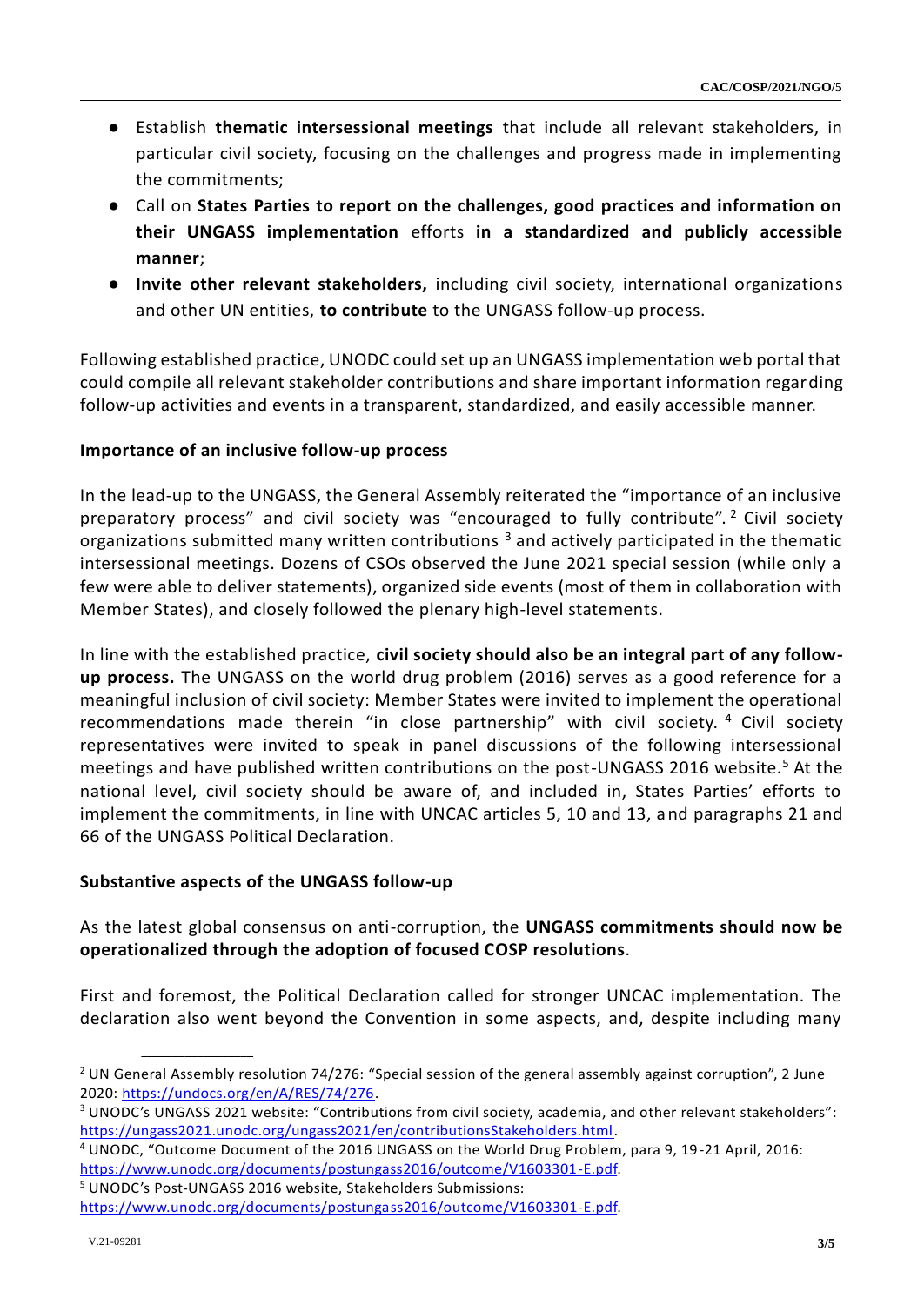caveats, added important details and expanded on a number of UNCAC provisions, and addressed issues that have emerged since the adoption of the Convention in 2003. Member States have, inter alia, committed to:

- Increasing transparency and accountability **during the whole public procurement cycle**, and strengthening data-collection systems and accessible and user-friendly open databases;
- Enhancing **beneficial ownership transparency** by ensuring that adequate, accurate, reliable and timely beneficial ownership information is available and accessible to competent authorities and by **promoting beneficial ownership disclosures and transparency**, such as through appropriate registries;
- Ensuring that the public has **effective access to information**; Increasing the transparency of decision-making processes, adopting procedures or regulations and designating and enhancing bodies responsible for facilitating access to information, as well as through the use of digital tools and open data to help make information more accessible;
- Providing a safe and enabling environment to those who **expose, report and fight corruption** including their relatives and other persons close to them; Enabling confidential complaint systems, protected reporting systems and programmes for the protection of reporting persons;
- Improving the understanding of the linkages between **gender and corruption** and promoting gender equality and the empowerment of women, including by mainstreaming it in relevant legislation, policy development, research, projects and programmes;
- Promoting a safe and **enabling environment for civil society**, **guaranteeing the safety of anti-corruption activists, witnesses, whistleblowers, journalists** and others who uncover and report on corruption, and by actively facilitating the **participation of civil society** and other non-state stakeholders in national, regional and international anticorruption efforts;
- Recognizing that Member States are responsible for ensuring **transparent, free and fair elections**; Promoting and implementing measures that protect the integrity and accountability of the electoral process and promote its accountability to voters, transparency and impartiality in domestic electoral institutions and oversight mechanisms, and **transparency in the funding of candidatures** for elected public office, **political parties and electoral campaigns**;
- Strengthening efforts to prevent, identify and manage **conflicts of interest**, including by assessing and mitigating corruption risks and through effective and transparent financial disclosure systems, with information disclosed by appropriate public officials made available as widely as possible, including through the use of innovative and digital technology;
- In the field of **Asset Recovery,** Members States committed to strive to ensure that it is done in a transparent and accountable manner; to allocate such proceeds to the national revenue fund or the State treasury, reinvest funds for special purposes and **compensate victims of the crime**, including through the social reuse of assets for the benefit of